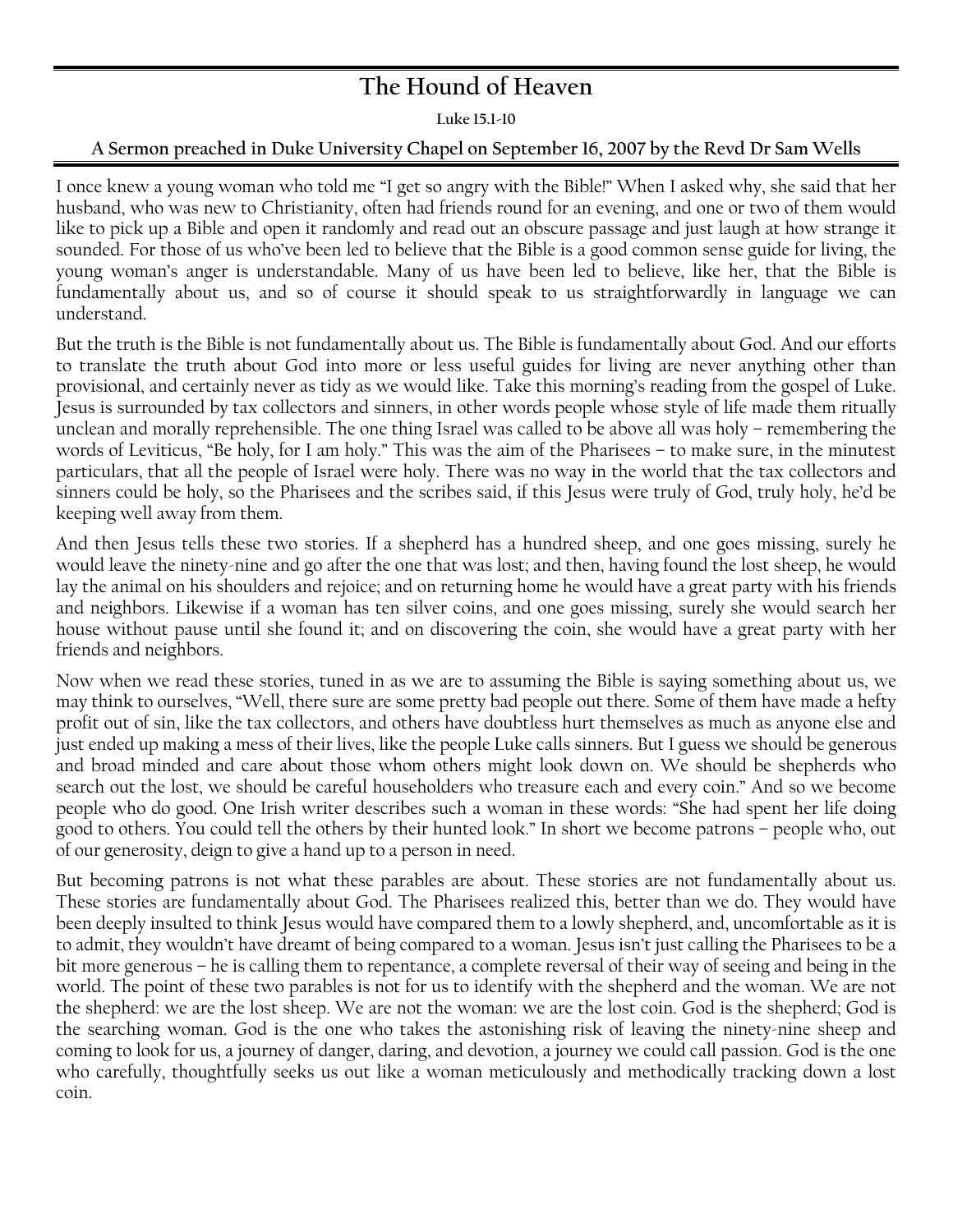What Jesus is saying is, whoever you are, Pharasaic lawmaker or sinful lawbreaker, this is not a story about you. It's a story about God. And the way to allow yourself to become part of the story is to stop running away, to stop hiding from the one who yearns and searches for you.

Few people have understood these parables better than Francis Thompson. Francis Thompson was born into a well-to-do Catholic family in Manchester, England, in 1859. He was sent to a boarding school to prepare him for the priesthood. When it became clear his vocation lay elsewhere he was sent to train, like his father, as a physician. But his studies made him miserable, and, after the death of his mother, he started to take opium. He came to London at the age of 26, and fell into a low life on the streets, facing hunger, disease, and drug addiction. Two years later he was on the verge of suicide, when he was befriended by a prostitute, who took him in, cared for him through the winter, and encouraged him to write poetry. Two astonishing events followed. First, the literary editor Wilfred Meynell published one of Thompson's poems and began a close friendship that was to endure for the rest of Thompson's life. And second, the prostitute, who name is not known, recognized that Thompson had found a hitherto unknown peace among his new friends, and disappeared from his life. Her last words to him were, "They will not understand our friendship." There is no other word in the Christian vocabulary for the publication of that poem but providence, and there are no other words in the theological lexicon for the ministry of that prostitute but Holy Spirit.

Exactly one hundred years ago, shortly before his death, Thompson wrote a poem in which he recognized that all his life he had been running away, and fundamentally the one he had been running away from was not his own father but God. His own life was secondary to the fundamental narrative, which was God's relentless pursuit of him. The celebrated poem is called *The Hound of Heaven*. It begins, "I fled Him, down the nights and down the days; I fled Him, down the arches of the years; I fled Him, down the labyrinthine ways Of my own mind; and in the mist of tears I hid from Him." In the poem Thompson explains why he was fleeing: he admits, "though I knew his love who followèd, Yet was I sore adread Lest, having him, I must have naught beside." Yet the hound of heaven pursued him with all "deliberate speed". (You might recognize the phrase "all deliberate speed," for it is re-minted in the second Brown v Board Supreme Court judgement on school desegregation in 1955.) In the end the reader of the poem is less fascinated by the reasons and emotions of the one running away, and instead captivated by the persistence, the relentless pursuit and most of all the passion of the hound of heaven, the love that will not let Thompson go. The hound of heaven is one and the same with the woman searching for a the lost coin and the shepherd searching for the stray sheep: each one is God in Christ who searches us out and knows us, who comes to us in any form we can receive him, even astonishingly, as for Thompson, in the form of a prostitute, simply because he is the love that will not let us go.

In a few moments we are going to ask God's blessing on our new PathWays Fellows and on those most closely involved in Duke Chapel's attempts to make new friendships in Durham, particularly in the West End and surrounding neighborhoods. As I hinted earlier, if we see today's parables as all about us – if we see ourselves as the shepherd and the woman – then such friendships can't help but be ones of patronage, ones where those who recognize their own social privilege offer to give a hand up to those they see as less fortunate. But we are a people who are learning to read these parables, and much else in the Bible and in life, in a different way. We are not the searchers in these parables: we are the found. God is not the goal of our seeking: God is the hound that tracks us down however hard and fast we are determined to run away. And if we have discovered the joy of being found, how much we long to share that joy with others who have made a similar discovery, who know like us how profoundly they have tried to flee. These new friendships are not ones in which we do the seeking or the finding, but ones in which we experience the joy of being found.

This is a joy perfectly expressed by Vincent Donovan. Fr Donovan was a Roman Catholic priest who became exasperated with conventional forms of Catholic education in Tanzania in the 1960s and received permission from his bishop simply to go out among the Masai tribes and share their life and talk about God. There he discovered how to read these two parables as stories not about us but about God. Initially he wrestled with his own doubts, doubts about how the particular story of Jesus' cross and resurrection translated into the Masai culture all around him. But a Masai elder converted Donovan by contrasting the faith of a western hunter with the faith of an African lion. The Masai elder showed Donovan that his notion of faith was a profoundly western notion. It was merely intellectual assent. "To 'believe' like that was similar to a white hunter shooting an animal